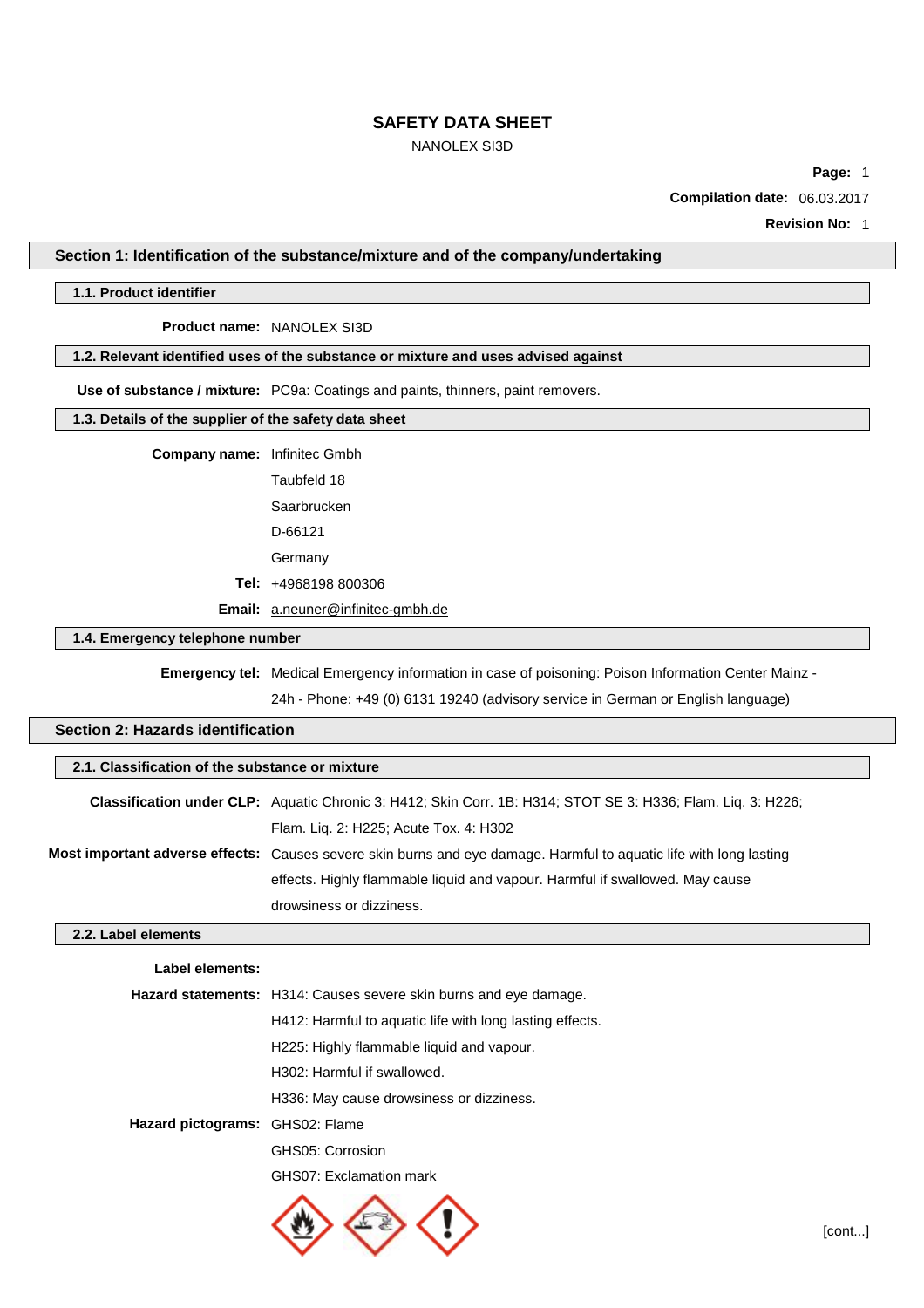# NANOLEX SI3D

| <b>Signal words: Danger</b> |                                                                                                                  |
|-----------------------------|------------------------------------------------------------------------------------------------------------------|
|                             | <b>Precautionary statements:</b> P210: Keep away from heat, hot surfaces, sparks, open flames and other ignition |
|                             | sources. No smoking.                                                                                             |
|                             | P241: Use explosion-proof electrical/ventilating/lighting equipment.                                             |
|                             | P260: Do not breathe dust/fumes/gas/mist/vapours/spray.                                                          |
|                             | P280: Wear protective gloves/protective clothing/eye protection/face protection.                                 |
|                             | P303+361+353: IF ON SKIN (or hair): Take off immediately all contaminated clothing.                              |
|                             | Rinse skin with water.                                                                                           |
|                             | P240: Ground container and receiving equipment.                                                                  |
|                             | P305+351+338: IF IN EYES: Rinse cautiously with water for several minutes. Remove                                |
|                             | contact lenses, if present and easy to do. Continue rinsing.                                                     |
|                             | P310: Immediately call a POISON CENTER/doctor.                                                                   |
|                             | P370+378: In case of fire: Use carbon dioxide to extinguish.                                                     |
| 2.3. Other hazards          |                                                                                                                  |

**Other hazards:** In use, may form flammable / explosive vapour-air mixture.

**PBT:** This product is not identified as a PBT/vPvB substance.

# **Section 3: Composition/information on ingredients**

## **3.2. Mixtures**

## **Hazardous ingredients:**

DI-N-BUTYL ETHER

| <b>EINECS</b> | CAS      | PBT / WEL | <b>CLP Classification</b>                                                        | Percent |
|---------------|----------|-----------|----------------------------------------------------------------------------------|---------|
| 205-575-3     | 142-96-1 |           | Flam. Lig. 3: H226; Eye Irrit. 2: H319;<br>STOT SE 3: H335; Skin Irrit. 2: H315; | 30-50%  |
|               |          |           | Aquatic Chronic 3: H412                                                          |         |

LOW BOILING POINT HYDROGEN TREATED NAPHTHA - NAPHTHA (PETROLEUM), HYDROTREATED HEAVY

| 265-150-3 | 64742-48-9 | . Tox. 1: H304; Flam. Lig. 3: H226<br>Asp. | 10-30% |
|-----------|------------|--------------------------------------------|--------|
|           |            |                                            |        |

DECAMETHYLCYCLOPENTASILOXANE

|  | ററ<br>$-54^4$<br>∼ |  | $\sim$ H41 $^{\circ}$<br>$\Delta$ $\sim$<br>Chronic<br>uatic<br>Δ.<br>−∿<br>◡ | .ס∩כ<br>ື |
|--|--------------------|--|-------------------------------------------------------------------------------|-----------|
|--|--------------------|--|-------------------------------------------------------------------------------|-----------|

ORGANOPOLISILAZANE

| 475645-84-2 | Flam. Liq. 2: H225; Acute Tox. 4: H302; | 10-30% |
|-------------|-----------------------------------------|--------|
|             | Skin Corr. 1B: H314; Aquatic Chronic    |        |
|             | 3: H412; Acute Tox. 4: H302+312;        |        |
|             | Acute Tox. 4: H302+312+332; Acute       |        |
|             | Tox. 4: H302+332; Acute Tox. 4: H312;   |        |
|             | Acute Tox. 4: H312+332; Acute Tox. 4:   |        |
|             | H332                                    |        |

**Section 4: First aid measures**

**Page:** 2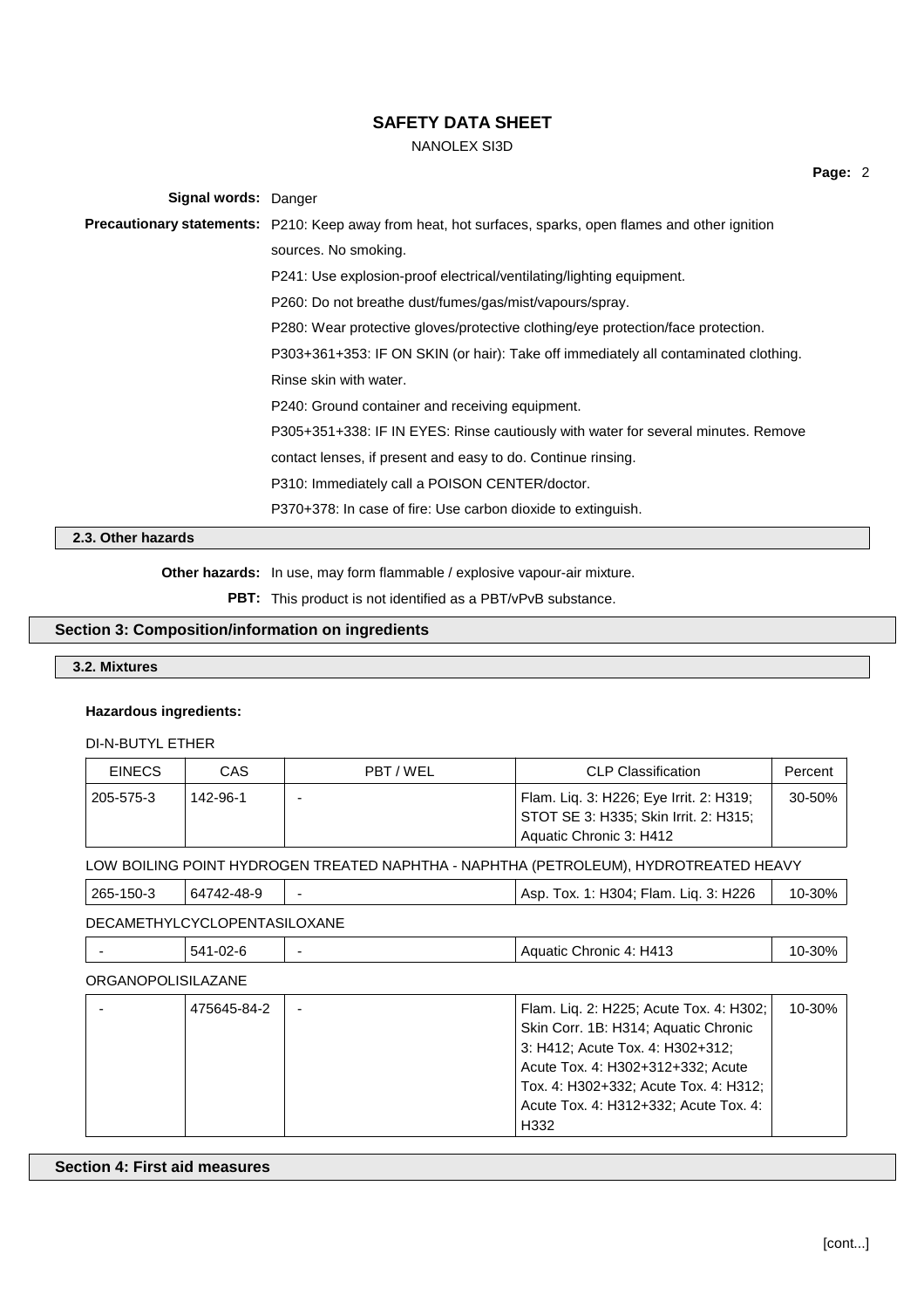# NANOLEX SI3D

| 4.1. Description of first aid measures                                          |                                                                                                                    |  |  |
|---------------------------------------------------------------------------------|--------------------------------------------------------------------------------------------------------------------|--|--|
|                                                                                 | Skin contact: Remove all contaminated clothes and footwear immediately unless stuck to skin. Wash                  |  |  |
|                                                                                 | immediately with plenty of soap and water.                                                                         |  |  |
|                                                                                 | Eye contact: Bathe the eye with running water for 15 minutes. Consult a doctor.                                    |  |  |
|                                                                                 | Ingestion: Wash out mouth with water. Consult a doctor.                                                            |  |  |
|                                                                                 | Inhalation: Remove casualty from exposure ensuring one's own safety whilst doing so. Consult a                     |  |  |
|                                                                                 | doctor.                                                                                                            |  |  |
|                                                                                 | 4.2. Most important symptoms and effects, both acute and delayed                                                   |  |  |
|                                                                                 | Skin contact: There may be irritation and redness at the site of contact.                                          |  |  |
|                                                                                 | Eye contact: There may be irritation and redness. The eyes may water profusely.                                    |  |  |
|                                                                                 | Ingestion: There may be soreness and redness of the mouth and throat.                                              |  |  |
|                                                                                 | Inhalation: There may be irritation of the throat with a feeling of tightness in the chest. Exposure may           |  |  |
|                                                                                 | cause coughing or wheezing.                                                                                        |  |  |
|                                                                                 | Delayed / immediate effects: Immediate effects can be expected after short-term exposure.                          |  |  |
| 4.3. Indication of any immediate medical attention and special treatment needed |                                                                                                                    |  |  |
|                                                                                 | Immediate / special treatment: Eye bathing equipment should be available on the premises. A decontamination shower |  |  |
|                                                                                 | should be available on the premises. Immediate medical attention is required. Show                                 |  |  |
|                                                                                 | this safety data sheet to the doctor in attendance.                                                                |  |  |
| <b>Section 5: Fire-fighting measures</b>                                        |                                                                                                                    |  |  |
| 5.1. Extinguishing media                                                        |                                                                                                                    |  |  |
|                                                                                 |                                                                                                                    |  |  |
|                                                                                 | Extinguishing media: Alcohol resistant foam. Water spray. Carbon dioxide. Dry chemical powder. Use water           |  |  |
|                                                                                 | spray to cool containers.                                                                                          |  |  |
|                                                                                 | 5.2. Special hazards arising from the substance or mixture                                                         |  |  |
|                                                                                 | Exposure hazards: Flammable. In combustion emits toxic fumes. Forms explosive air-vapour mixture.                  |  |  |
| 5.3. Advice for fire-fighters                                                   |                                                                                                                    |  |  |
|                                                                                 | Advice for fire-fighters: Wear self-contained breathing apparatus. Wear protective clothing to prevent contact     |  |  |
|                                                                                 | with skin and eyes.                                                                                                |  |  |

## **Section 6: Accidental release measures**

### **6.1. Personal precautions, protective equipment and emergency procedures**

**Personal precautions:** Refer to section 8 of SDS for personal protection details. If outside do not approach from downwind. If outside keep bystanders upwind and away from danger point. Mark out the contaminated area with signs and prevent access to unauthorised personnel. Turn leaking containers leak-side up to prevent the escape of liquid. Eliminate all sources of ignition.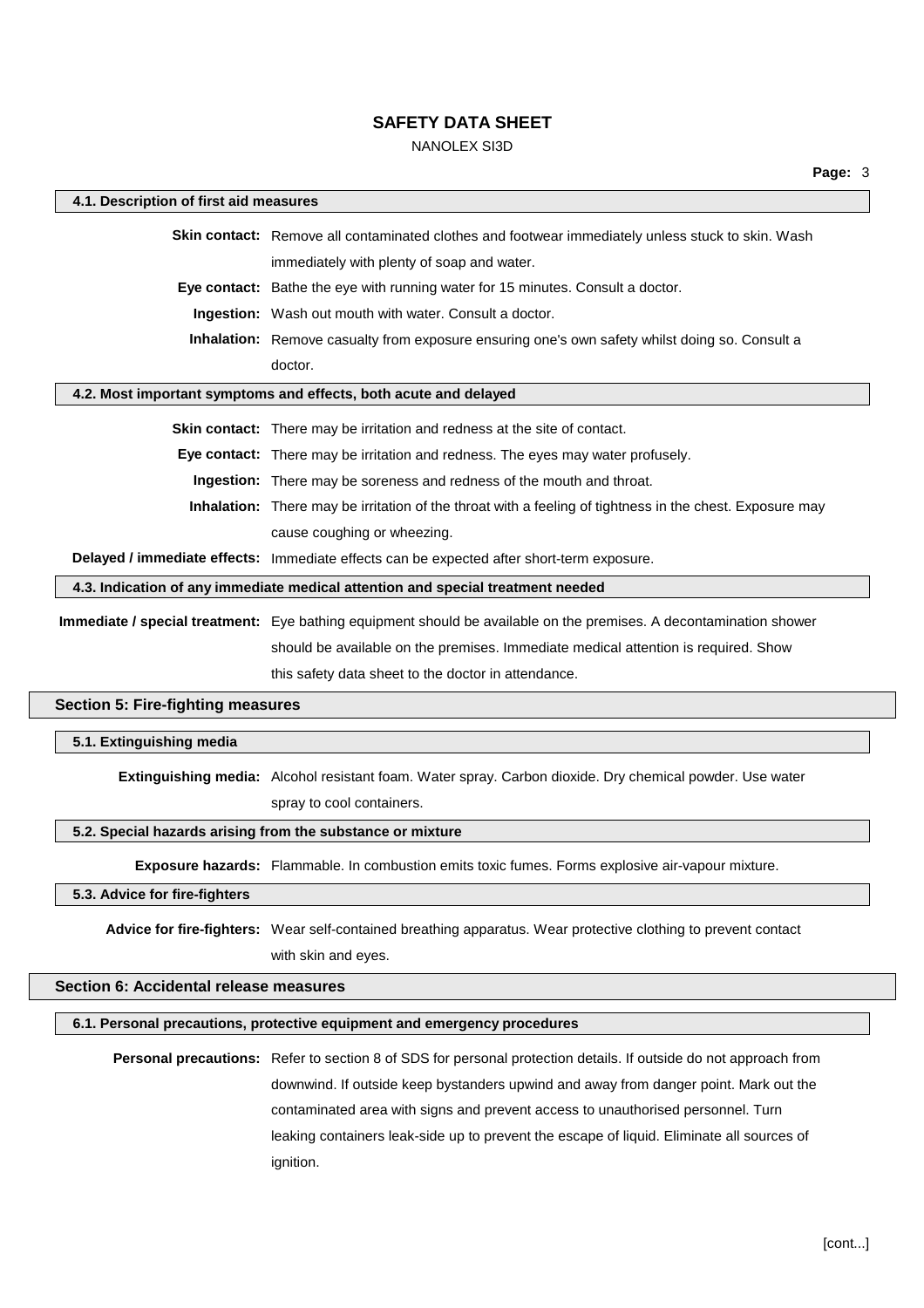## NANOLEX SI3D

### **6.2. Environmental precautions**

**Environmental precautions:** Do not discharge into drains or rivers. Contain the spillage using bunding.

#### **6.3. Methods and material for containment and cleaning up**

**Clean-up procedures:** Absorb into dry earth or sand. Transfer to a closable, labelled salvage container for disposal by an appropriate method. Do not use equipment in clean-up procedure which may produce sparks.

#### **6.4. Reference to other sections**

**Reference to other sections:** Refer to section 8 of SDS. Refer to section 13 of SDS.

### **Section 7: Handling and storage**

**7.1. Precautions for safe handling**

**Handling requirements:** Avoid direct contact with the substance. Ensure there is sufficient ventilation of the area. Do not handle in a confined space. Avoid the formation or spread of mists in the air. Smoking is forbidden. Use non-sparking tools.

### **7.2. Conditions for safe storage, including any incompatibilities**

**Storage conditions:** Store in a cool, well ventilated area. Keep container tightly closed. Keep away from sources of ignition. Prevent the build up of electrostatic charge in the immediate area. Ensure lighting and electrical equipment are not a source of ignition.

**7.3. Specific end use(s)**

#### **Section 8: Exposure controls/personal protection**

### **8.1. Control parameters**

**Workplace exposure limits:** No data available.

**DNEL/PNEC Values**

**DNEL / PNEC** No data available.

**8.2. Exposure controls**

| <b>Engineering measures:</b> Ensure there is sufficient ventilation of the area. Ensure lighting and electrical |
|-----------------------------------------------------------------------------------------------------------------|
| equipment are not a source of ignition.                                                                         |
| Respiratory protection: Self-contained breathing apparatus must be available in case of emergency.              |
| <b>Hand protection:</b> Protective gloves.                                                                      |
| <b>Eye protection:</b> Safety glasses. Ensure eye bath is to hand.                                              |
| <b>Skin protection:</b> Protective clothing.                                                                    |
| <b>Environmental:</b> The floor of the storage room must be impermeable to prevent the escape of liquids.       |
|                                                                                                                 |

## **Section 9: Physical and chemical properties**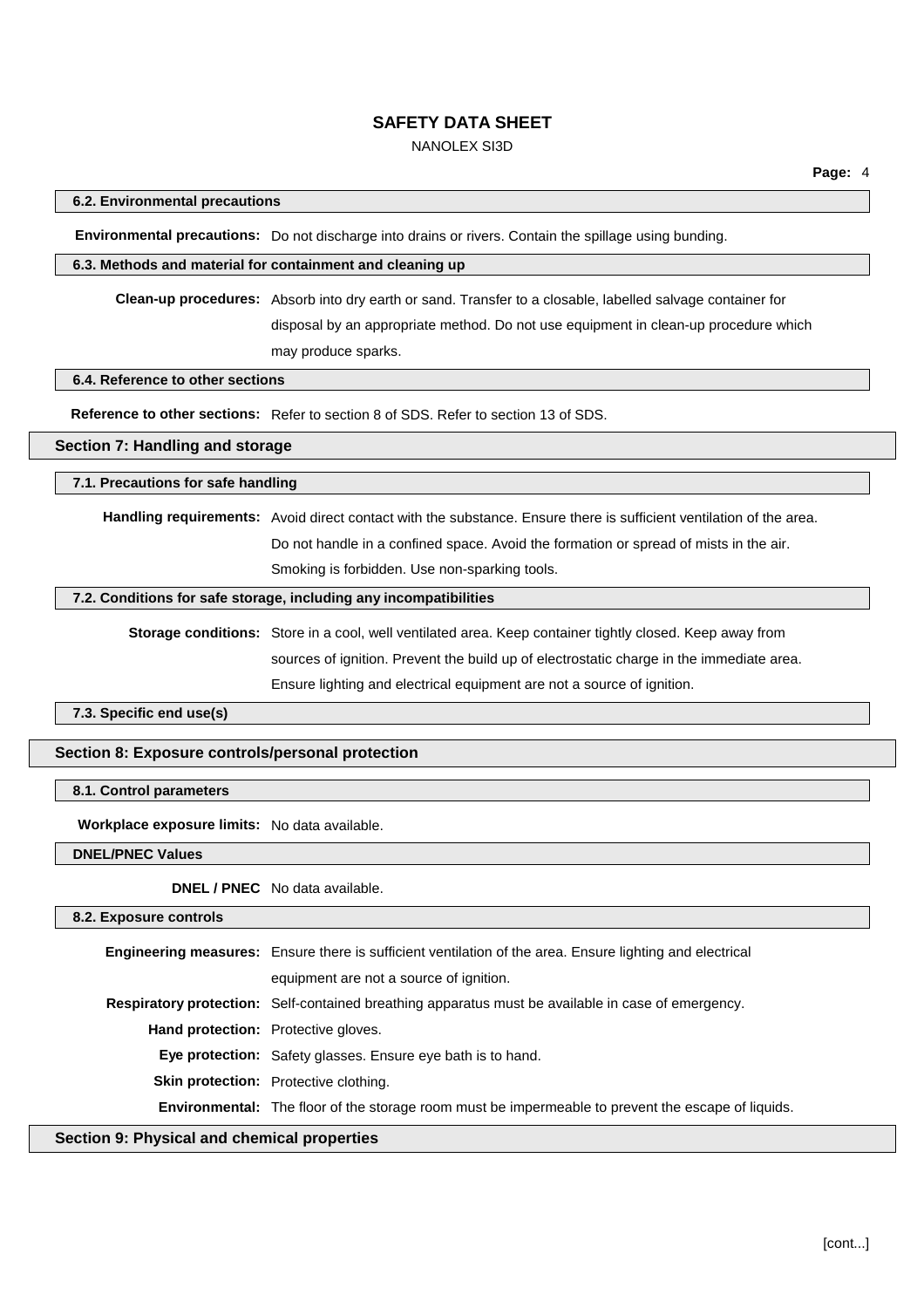## NANOLEX SI3D

**Page:** 5

#### **9.1. Information on basic physical and chemical properties**

**State:** Liquid

**Colour:** Colourless

**Odour:** Characteristic odour

**Flash point°C:** 22

**9.2. Other information**

**Other information:** No data available.

### **Section 10: Stability and reactivity**

**10.1. Reactivity**

**Reactivity:** Stable under recommended transport or storage conditions.

**10.2. Chemical stability**

**Chemical stability:** Stable under normal conditions. Stable at room temperature.

### **10.3. Possibility of hazardous reactions**

**Hazardous reactions:** Hazardous reactions will not occur under normal transport or storage conditions.

Decomposition may occur on exposure to conditions or materials listed below.

## **10.4. Conditions to avoid**

**Conditions to avoid:** Heat. Hot surfaces. Sources of ignition. Flames.

**10.5. Incompatible materials**

**Materials to avoid:** Strong oxidising agents. Strong acids.

### **10.6. Hazardous decomposition products**

**Haz. decomp. products:** In combustion emits toxic fumes.

#### **Section 11: Toxicological information**

**11.1. Information on toxicological effects**

#### **Hazardous ingredients:**

#### **DI-N-BUTYL ETHER**

| <b>IVN</b> | <b>MUS</b>      | LDLO | 258  | mg/kg |
|------------|-----------------|------|------|-------|
| ORL        | <b>RAT</b><br>. | LD50 | 7400 | mg/kg |

### **DECAMETHYLCYCLOPENTASILOXANE**

| DERMAL         | <b>RBT</b> | LD50    | 2000 | mg/kg |
|----------------|------------|---------|------|-------|
| ORAL           | <b>RAT</b> | LD50    | 5000 | mg/kg |
| <b>VAPOURS</b> | <b>RAT</b> | 4H LC50 | 8,67 | mg/l  |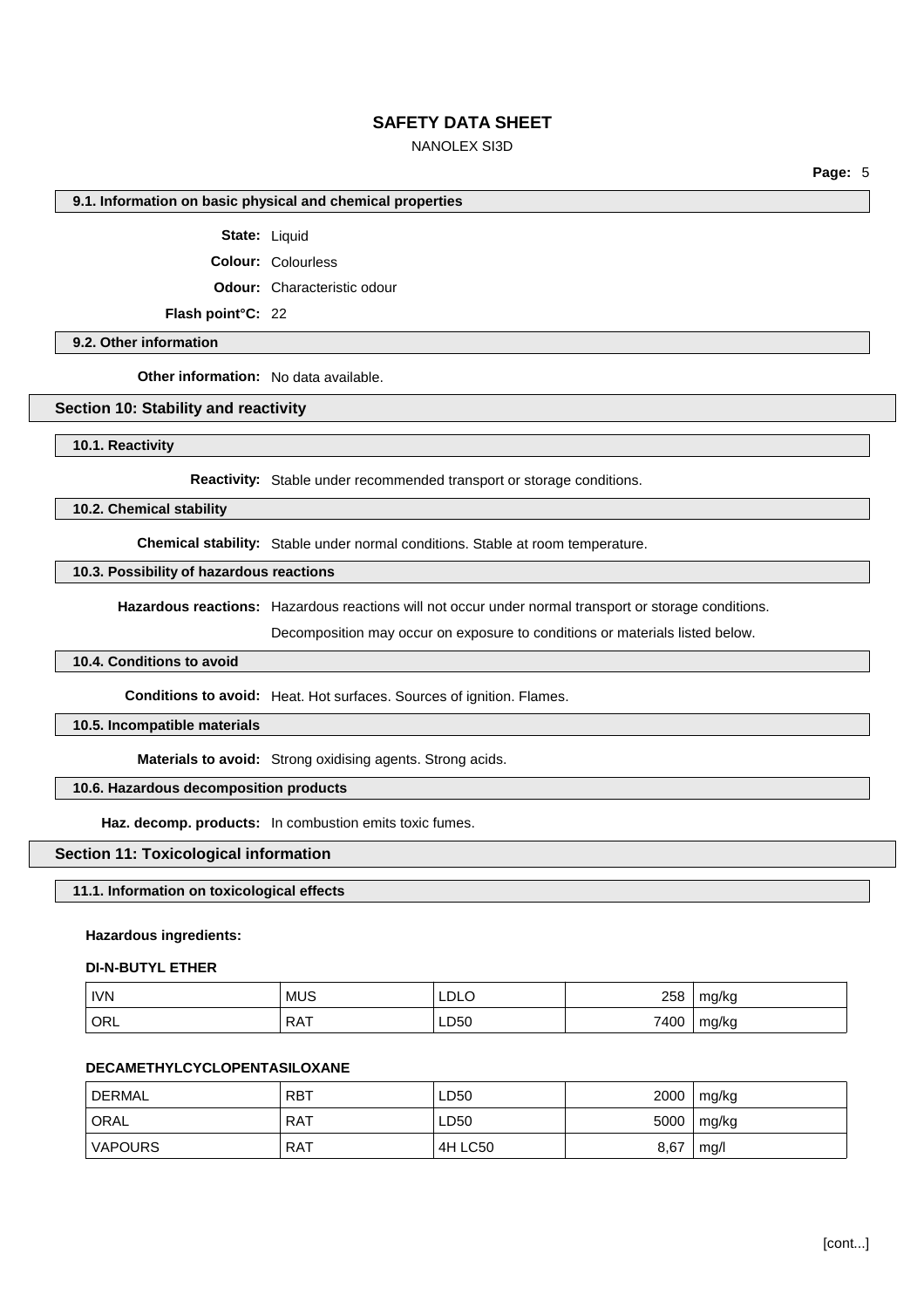## NANOLEX SI3D

**Page:** 6

#### **ORGANOPOLISILAZANE**

| DΕ<br>⊇MA∟        | רסם<br>RD. | $\sim$ $\sim$ $\sim$<br>∕ ⊢ | -2000<br>-۹NN   | mg/kg      |
|-------------------|------------|-----------------------------|-----------------|------------|
| ORAL <sup>'</sup> | RAT        | nro<br>LDOU                 | $-2000$<br>300- | mg/kg<br>ີ |

#### **Relevant hazards for product:**

| Hazard                        | Route | Basis                 |
|-------------------------------|-------|-----------------------|
| Skin corrosion/irritation     | DRM   | Hazardous: calculated |
| Serious eye damage/irritation | OPT   | Hazardous: calculated |
| STOT-single exposure          | -     | Hazardous: calculated |

**Symptoms / routes of exposure**

**Skin contact:** There may be irritation and redness at the site of contact.

**Eye contact:** There may be irritation and redness. The eyes may water profusely.

**Ingestion:** There may be soreness and redness of the mouth and throat.

**Inhalation:** There may be irritation of the throat with a feeling of tightness in the chest. Exposure may cause coughing or wheezing.

**Delayed / immediate effects:** Immediate effects can be expected after short-term exposure.

#### **Section 12: Ecological information**

**12.1. Toxicity**

#### **Hazardous ingredients:**

#### **ORGANOPOLISILAZANE**

| <b>ZEBRAFISH (Brachvdanio rerio)</b><br><b>LC50</b><br>96H<br>ma/l<br>ວ7 |
|--------------------------------------------------------------------------|
|--------------------------------------------------------------------------|

### **12.2. Persistence and degradability**

**Persistence and degradability:** Biodegradable.

**12.3. Bioaccumulative potential**

**Bioaccumulative potential:** No bioaccumulation potential.

**12.4. Mobility in soil**

**Mobility:** Readily absorbed into soil.

### **12.5. Results of PBT and vPvB assessment**

**PBT identification:** This product is not identified as a PBT/vPvB substance.

**12.6. Other adverse effects**

**Other adverse effects:** Negligible ecotoxicity.

### **Section 13: Disposal considerations**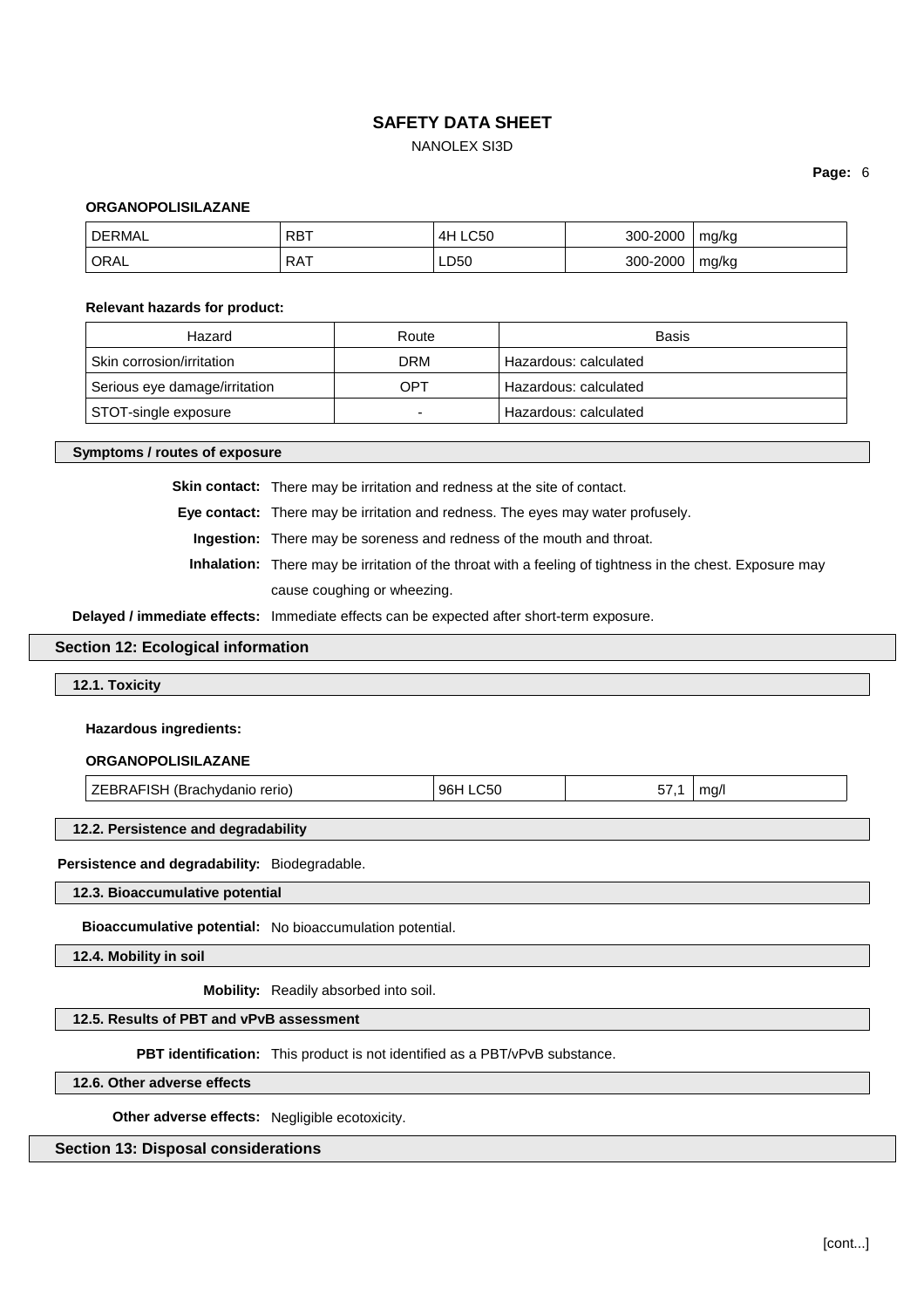## NANOLEX SI3D

### **13.1. Waste treatment methods**

**Disposal operations:** Transfer to a suitable container and arrange for collection by specialised disposal company.

**NB:** The user's attention is drawn to the possible existence of regional or national

regulations regarding disposal.

#### **Section 14: Transport information**

## **14.1. UN number**

**UN number:** UN2924

### **14.2. UN proper shipping name**

**Shipping name:** FLAMMABLE LIQUID, CORROSIVE, N.O.S.

(DI-N-BUTYL ETHER; ORGANOPOLISILAZAN; LOW BOILING POINT HYDROGEN TREATED NAPHTHA - NAPHTHA (PETROLEUM), HYDROTREATED HEAVY;

DECAMETHYLCYCLOPENTASILOXANE)

### **14.3. Transport hazard class(es)**

**Transport class:** 3 (8)

**14.4. Packing group**

**Packing group:** II

**14.5. Environmental hazards**

**Environmentally hazardous:** No **Marine Marine Marine Marine Marine Marine Marine Marine Marine Marine** 

**14.6. Special precautions for user**

**Special precautions:** No special precautions.

**Tunnel code:** D/E

**Transport category:** 2

## **Section 15: Regulatory information**

#### **15.1. Safety, health and environmental regulations/legislation specific for the substance or mixture**

**Specific regulations:** Not applicable.

**15.2. Chemical Safety Assessment**

**Chemical safety assessment:** A chemical safety assessment has not been carried out for the substance or the mixture

by the supplier.

# **Section 16: Other information**

### **Other information**

**Other information:** This safety data sheet is prepared in accordance with Commission Regulation (EU) No

2015/830.

\* indicates text in the SDS which has changed since the last revision.